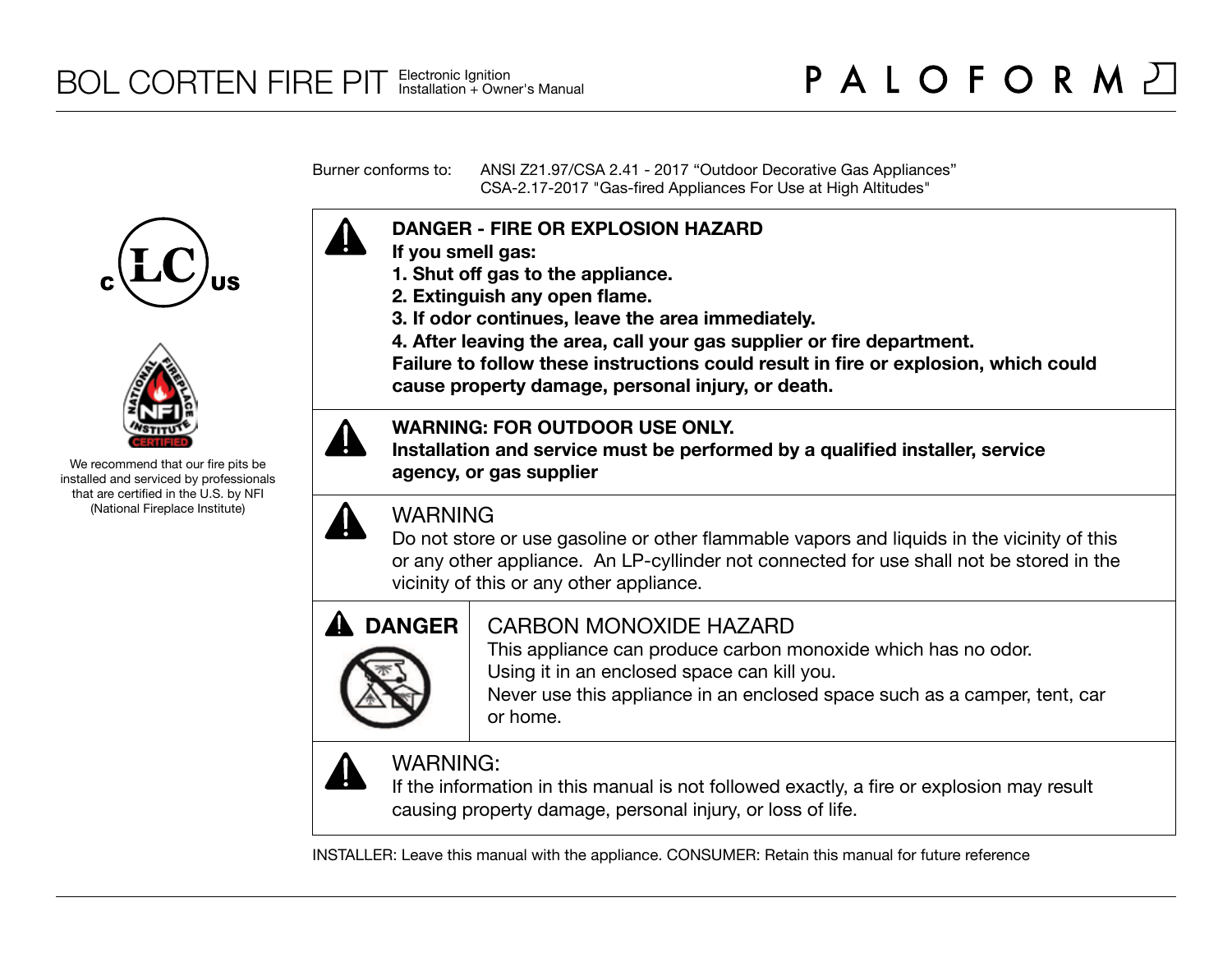# WARNINGS:

IMPORTANT: This appliance should be inspected before use and at least once annually by a qualified service person.

More frequent cleaning may be required as necessary. It is imperative that the control compartment, burners and circulating air passageways of the appliance be kept clean.

DANGER: Carbon monoxide poisoning can lead to death!

CARBON MONOXIDE POISONING: Early signs of carbon monoxide poisoning resemble the flu, with symptoms including headache, dizziness, or nausea. If you experience these signs, the Fire Pit may not be working properly. Get fresh air at once! Have the Fire Pit serviced. Some people are more affected by carbon monoxide than others, including pregnant women, people with heart or lung disease or anemia, those under the influence of alcohol, and those at high altitudes.

#### NATURAL GAS AND PROPANE:

To assist in detecting leaks, an odorant has been added to natural gas and propane. However, this odorant can fade, and gas may be present even though no odor exists. Make certain you read and understand all warnings. Keep this manual for reference. It is your guide to safe and proper operation of this appliance.

WARNING: Any modification to this appliance or its controls can be dangerous.

- 1. This appliance, as supplied, is only for use with the type of gas indicated on the rating plate.
- 2. When this appliance is connected to a fixed piping system, the installation must conform to local codes, or in the absence of local codes, to the National Fuel Gas Code, ANSI Z223.1/NFPA 54, or the International Fuel Gas Code.
- 3. Keep the appliance area clear and free from combustible materials, gasoline and other flammable vapors and liquids
- 4. Do not burn solid fuel in this appliance. Do not use this appliance to cook food or to burn paper or other objects.
- 5. Children and adults should be alerted to the hazards of high surface temperatures and should stay away to avoid burns or clothing ignition.
- 6. Clothing or other flammable materials should not be hung from the appliance, or placed on or near the appliance.
- 7. Young children should be carefully supervised when they are in the area of the appliance.
- 8. Do not use the appliance if any part has been under water. Immediately call a qualified service technician to inspect the appliance and to replace any part of the control system and any gas control which has been under water.
- 9. Inspect the appliance before each use.

10. Turn the appliance off and let cool before servicing, installing, repairing or covering. Any guard or other protective device removed for servicing the appliance must be replaced prior to operating the appliance. Only a qualified service person should install, service, or repair the appliance.

#### HIGH ALTITUDE INSTALLATION

The appliance is certified for installations up to 4500' (1372 m) above sea level. At this altitude range, no changes to the appliance are required. Please contact Paloform for information regarding installation above 4500' (1372 m).

### LOCAL CODES

The installation of this appliance must conform with local codes, or in the absence of local codes, with the National Fuel Gas Code, ANSI Z223.1 • NFPA 54; National Fuel Gas Code; Natural Gas and Propane Installation Code, CSA B149.1; or Propane Storage and Handling Code, CSA B149.2, as applicable.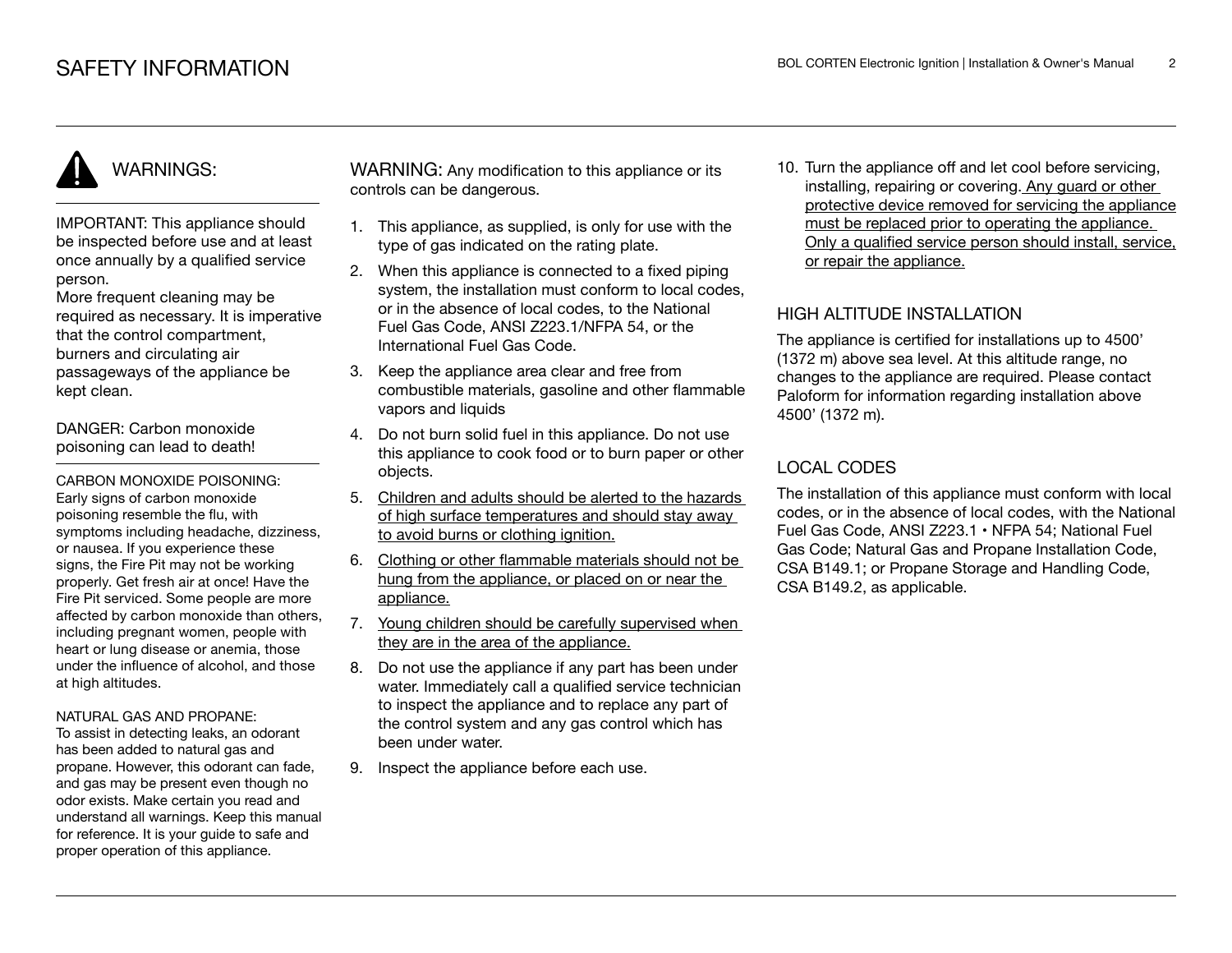

Do not place Cor-Ten fire pits on surfaces that will be permanently damaged or stained by rust bleed.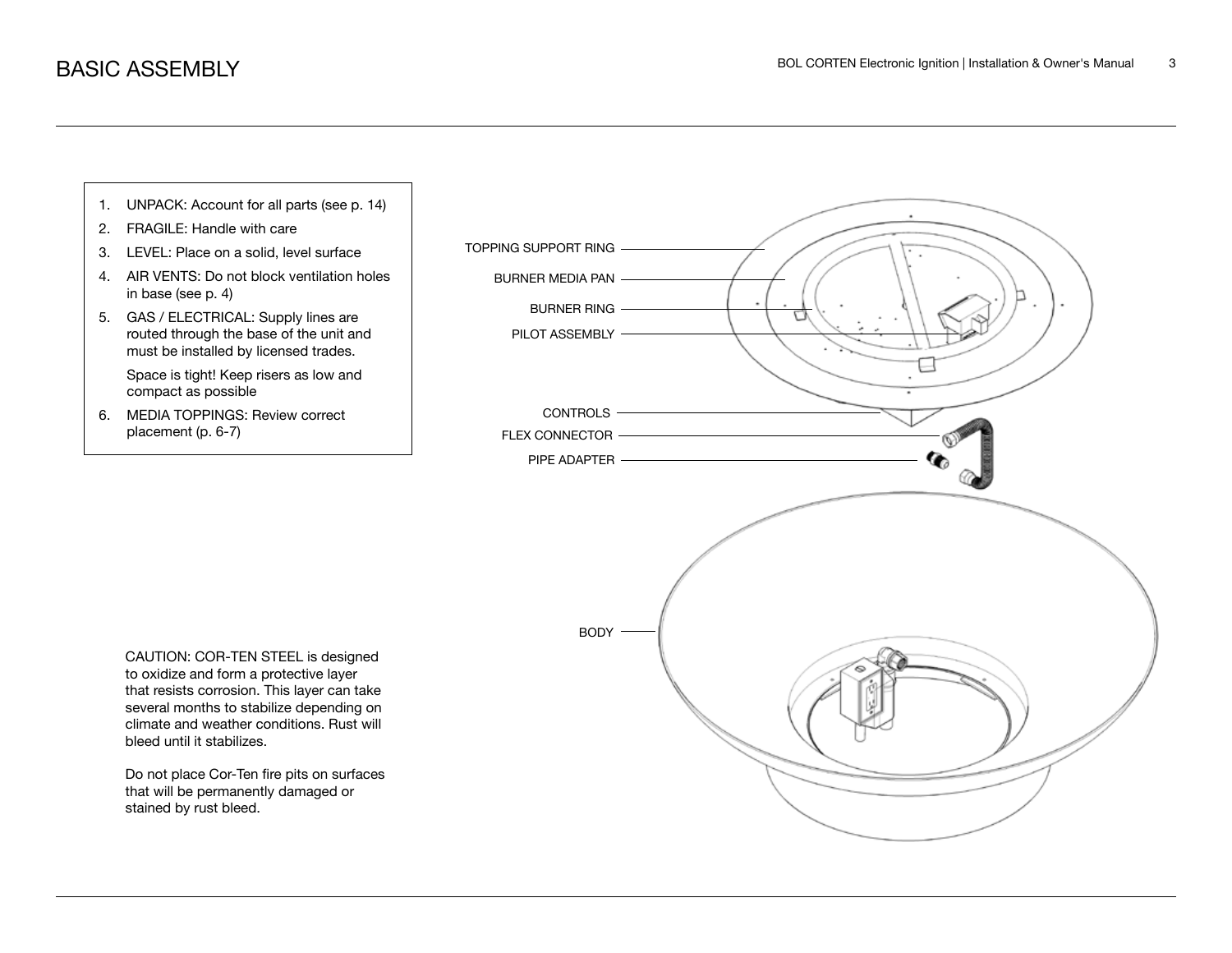|                                                                       |                                                     | 18"<br>460 |
|-----------------------------------------------------------------------|-----------------------------------------------------|------------|
|                                                                       | 42"<br>1067                                         |            |
| <b>VENTILATION HOLES</b><br>PROPANE ONLY<br><b>GAS SUPPLY OPENING</b> | пÉ<br>$\circ$<br>17"d<br>432 d<br>23-5/8"d<br>600 d | 13"<br>330 |

|                       | NATURAL GAS                                                                                                                                                                  | <b>PROPANE</b> |  |
|-----------------------|------------------------------------------------------------------------------------------------------------------------------------------------------------------------------|----------------|--|
| Burner Model #        | $CIF-E-18$                                                                                                                                                                   | CIF-E-18P      |  |
| Max Heat Input        | 69.000 BTU/h                                                                                                                                                                 | 60.000 BTU/h   |  |
| Inlet Pressure - Min. | $4.5"$ W.C                                                                                                                                                                   | 11.0" W.C.     |  |
| Inlet Pressure - Max. | 10.5" W.C.                                                                                                                                                                   | 13.0" W.C.     |  |
| Orifice Size          | 18                                                                                                                                                                           |                |  |
| <b>Burner Ports</b>   | 68                                                                                                                                                                           | 68             |  |
| Port Size             | 1/8"                                                                                                                                                                         | 1/8"           |  |
| Flectrical            | 120V 15A Outdoor Receptacle - Dedicated<br>Circuit with Wall Switch. Burner connects<br>via an AC adapter. Must be installed and<br>grounded in accordance with local codes. |                |  |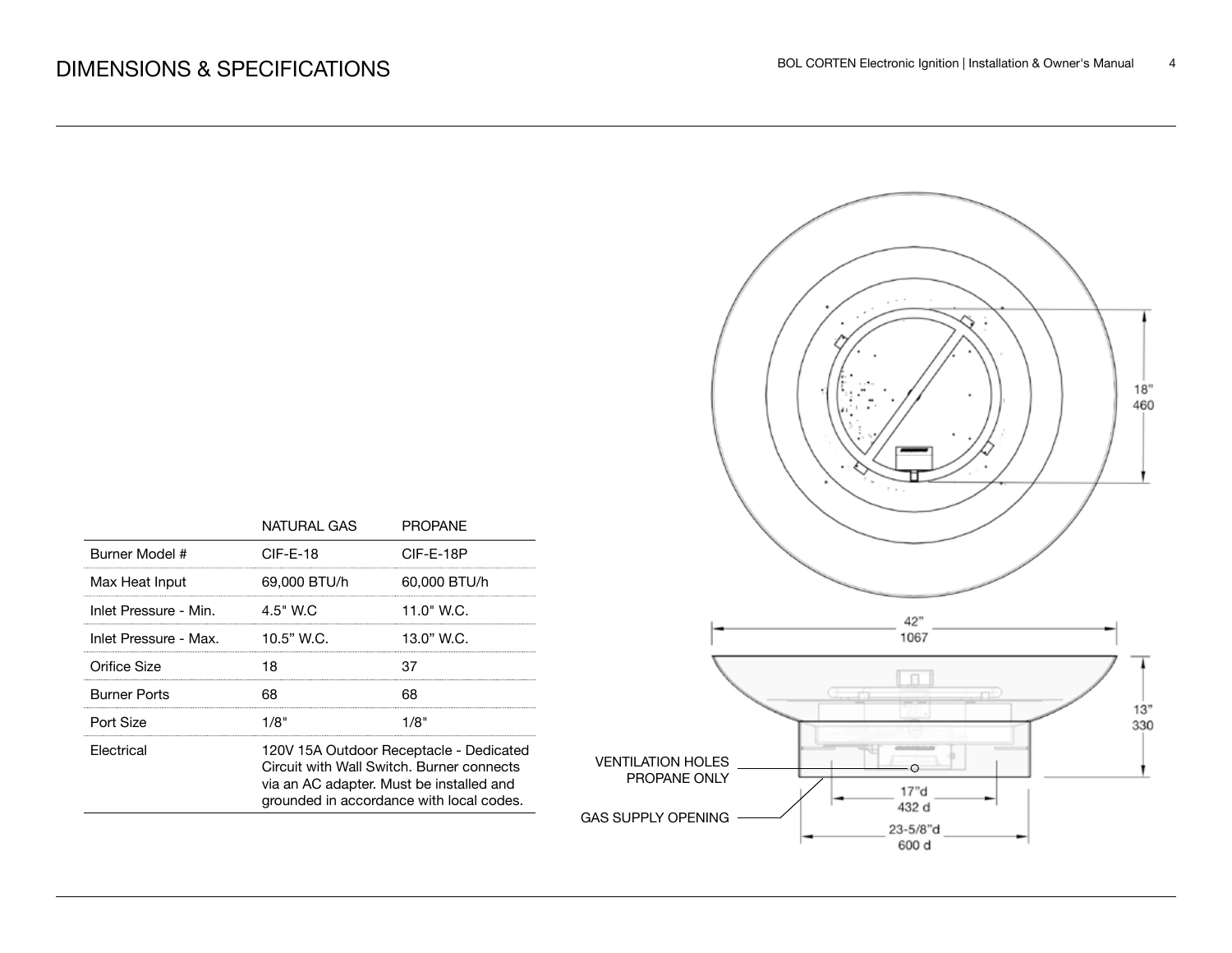

### FIG 1. MINIMUM CLEARANCES TO COMBUSTIBLES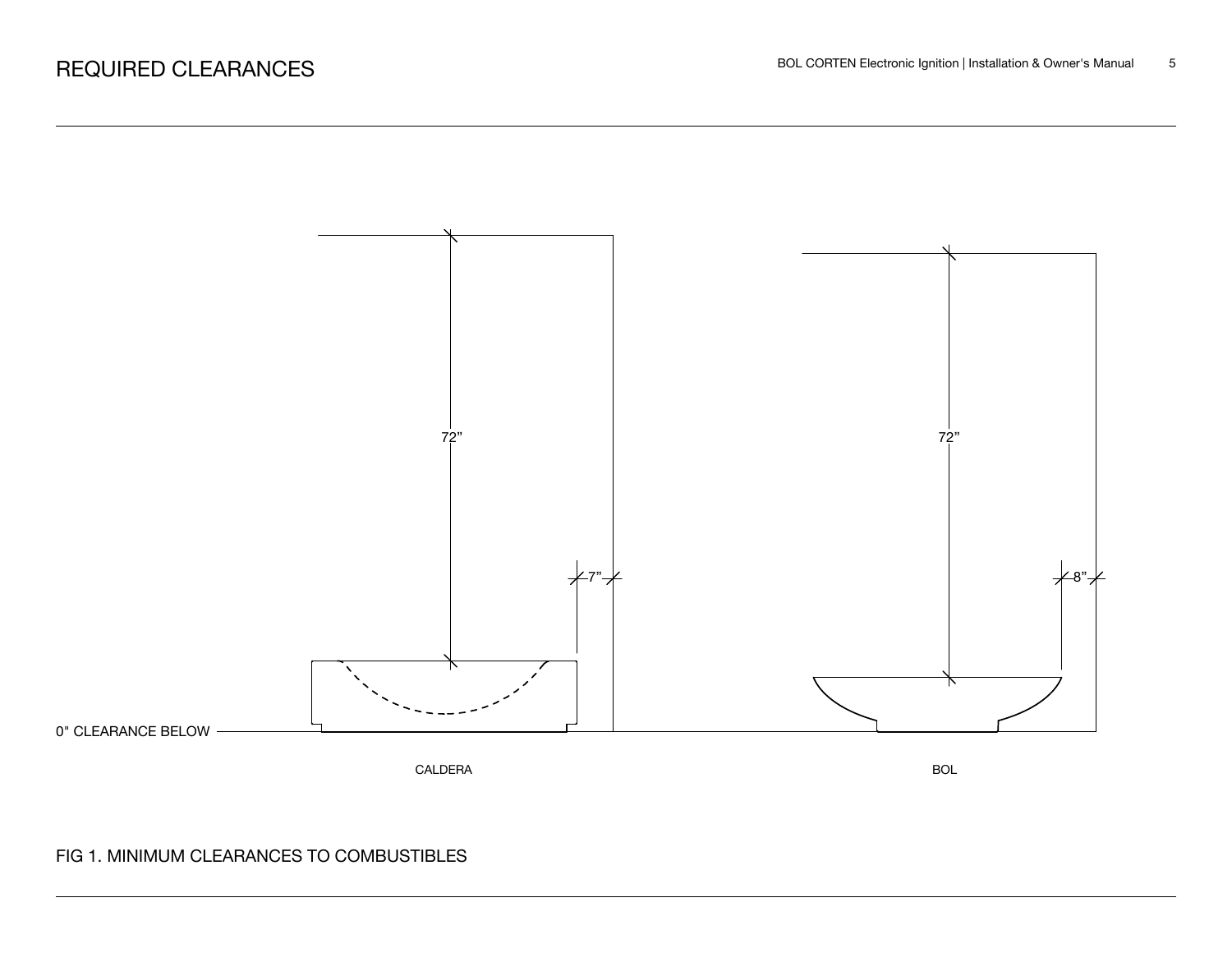#### WARNING:

Failure to position parts in accordance with these diagrams and instructions and/or failure to use parts specifically approved for use with this appliance may result in property damage or personal injury.

Do not remove the data plates attached to the Outdoor Fire Pit Burner. These plates contain important information.

#### NOTICE:

Installation and repair should be done by a qualified service person. The appliance should be inspected before use and at least once annually by a qualified service person. More frequent cleaning may be required as necessary. It is imperative that control compartment, burner ports and circulating air passageways of the appliance be kept clean.

#### CAUTION:

New Lava Rock may pop or crackle when first heated. This should subside after 30 minutes to one hour or more of operation. Maintain safe distance during this time.

#### TO ASSEMBLE THE FIRE PIT

- 1. Connect the Burner Assembly to the gas/propane supply using the supplied flex connector and following the instructions on page 8.
- 2. Carefully leak test all connections following the procedure on page 8.
- 3. Cover the burner evenly and completely with burner media (crushed tempered glass for natural gas; volcanic rock for propane). Do not obstruct the pilot lighting port with burner media! Use only burner media supplied by Paloform!
- 4. Follow the Initial Lighting Instructions on page 9. Make sure that the flame carries to all parts of the burner. Turn OFF the appliance and let it cool before proceeding to the next step.
- 5. Evenly distribute decorative topping (river stones, crushed glass or lava rock) on top of burner media. An uneven or excessively thick layer of topping can result in an uneven flame. Place boulders if applicable.
- 6. Do not cover pilot shield. Keep the lighting port open and free of media. Do not use any media not supplied by the manufacturer!







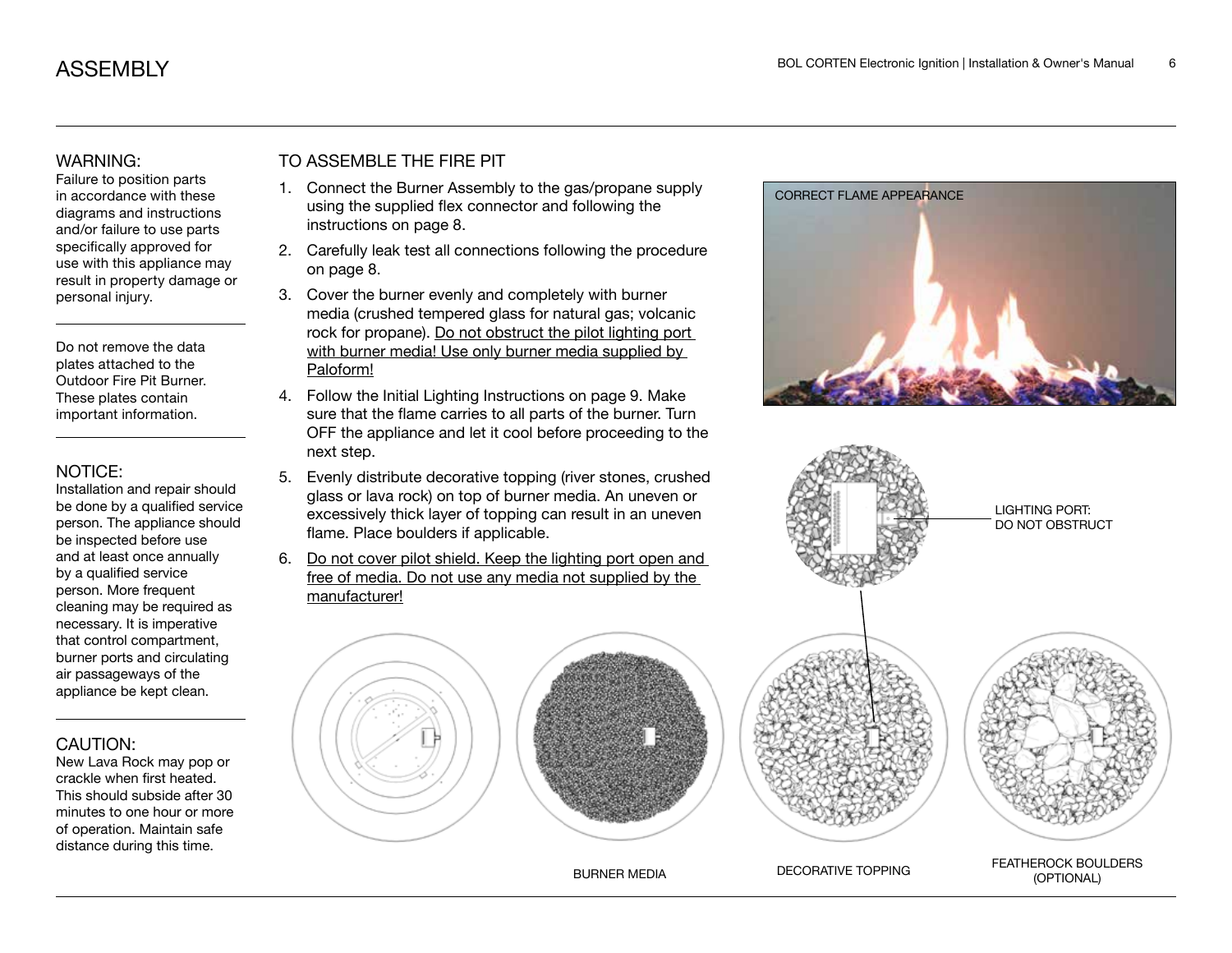

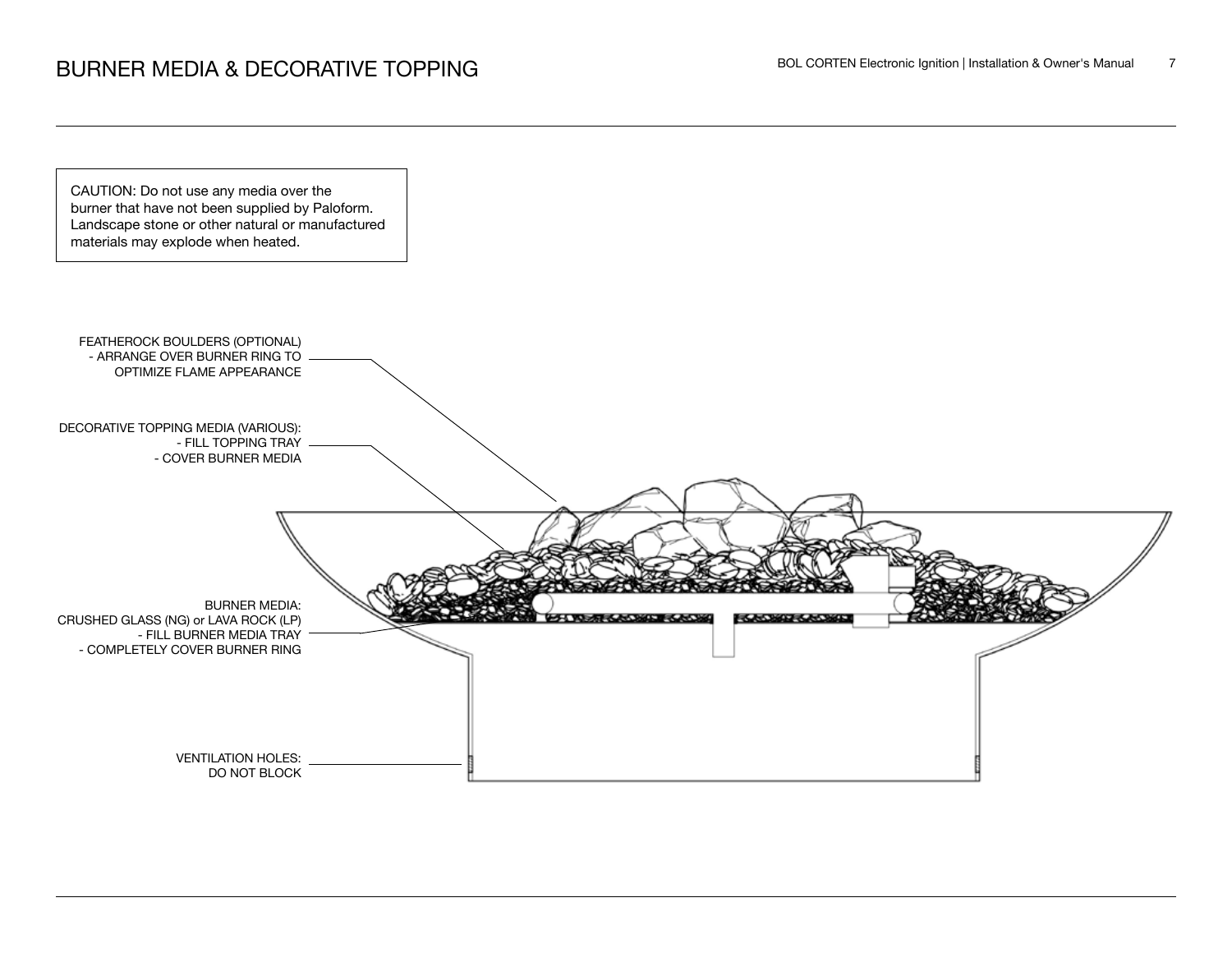# WARNING:

A qualified service person must connect the appliance to the gas supply. Follow all local codes.

#### CAUTION:

Use only new black iron or steel pipe. Internally tinned copper tubing may be used in certain areas. Use pipe of 1/2" diameter or greater to allow proper gas volume to Outdoor Fire Pit Burner. If pipe is too small, undue loss of pressure will occur.

#### INSTALLATION ITEMS NEEDED:

Before installing the Outdoor Fire Pit, make sure you have all items listed bellow:

- piping (check local codes)
- sealant
- manual shutoff valve
- adjustable (crescent) wrench or pliers
- sediment trap
- tee joints
- pipe wrench

#### INSTALLATION REQUIREMENTS

Installation must include a manual shutoff valve, union, and plugged 1/8" NPT tap. Locate NPT tap within reach for test gauge hook up. NPT tap must be upstream from the appliance.

Apply pipe joint sealant lightly to male threads. This will prevent excess sealant from going into pipe. Excess sealant in pipe could result in a clogged burner injector.

Install sediment trap in supply line as shown below. Locate sediment trap where it is within reach for cleaning and trapped matter is not likely to freeze.

A sediment trap prevents moisture and contaminants from entering the Outdoor Fire Pit controls. If a sediment trap is not installed, or is installed incorrectly, the unit may not work properly.

APPROVED FLEXIBLE GAS HOSE

#### CHECKING GAS CONNECTION

WARNING: Test all gas piping and connections for leaks after installing or servicing. Correct all leaks immediately.

WARNING: Never use an open flame to check for a leak. Apply a mixture of liquid soap and water to all joints. Bubbles forming on joints while the gas is running indicate a leak. Correct all leaks at immediately.

Test Pressures in Excess Of 1/2 psi (3.5 kPa) This appliance and its individual shutoff valve must be disconnected from the gas supply piping system during any pressure testing of that system at test pressures in excess of ½ psi (3.5 kPa).

Test Pressures Equal To or Less Than 1/2 psi (3.5 kPa) This appliance must be isolated from the gas supply piping system by closing its individual manual shutoff valve during any pressure testing of the gas supply piping system at test pressures equal to or less than ½ psi (3.5 kPa).

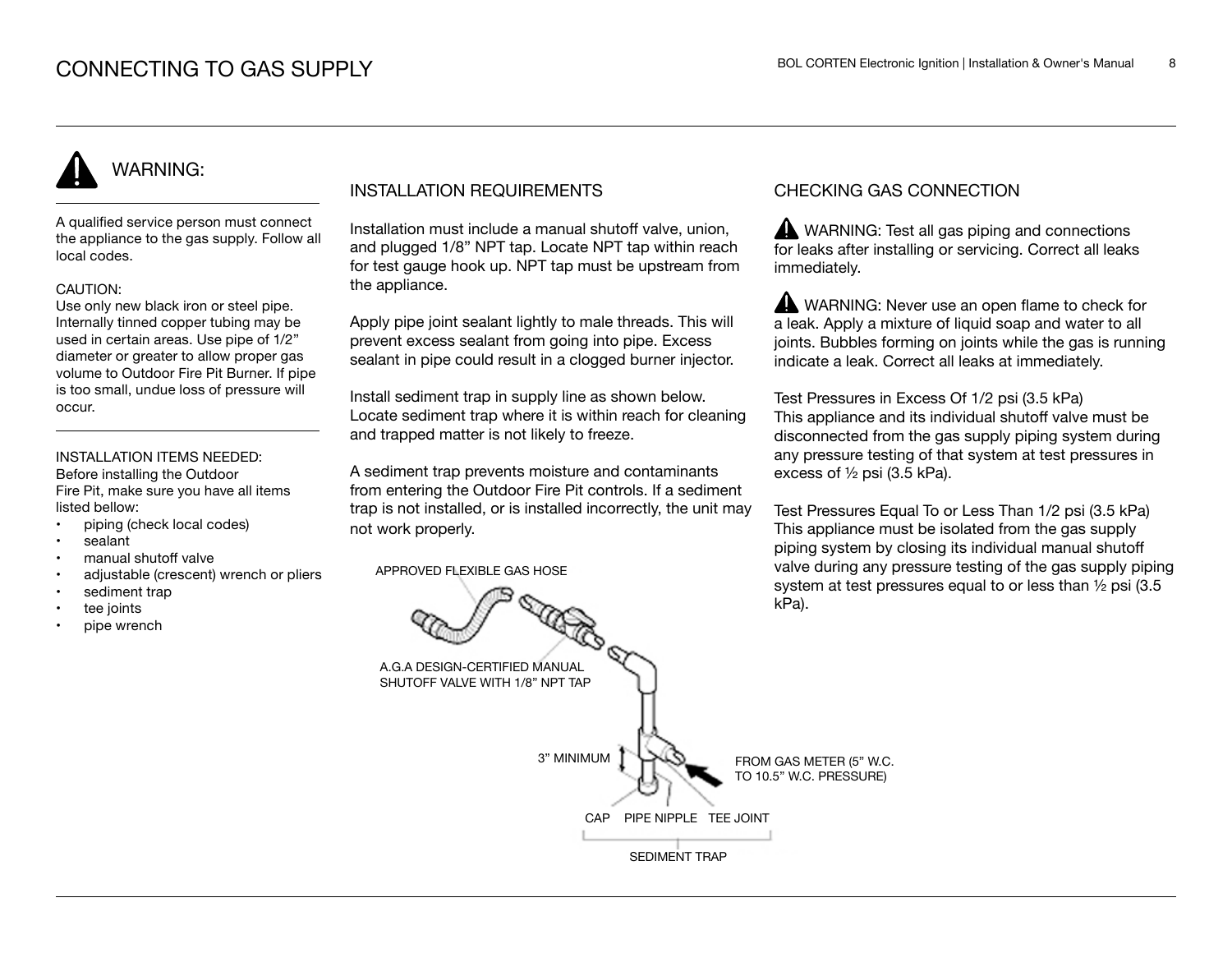# WARNINGS:

Failure to follow these instructions exactly may result in fire or explosion causing property damage, personal injury or loss of life.

Before operating the appliance, check all around the appliance area and on the surrounding floor for the smell of gas - some gas is heavier than air and may settle on the floor in the event of a leak. IF YOU SMELL GAS, follow the safety instructions on page 1 of this manual.

This appliance is equipped with an ignition device that automatically lights the pilot. Do not try to light the pilot manually.

The main gas valve in this appliance is not serviceable and does not have any control knobs or switches to operate. Do not remove the heat shields covering the valve and electronic devices. Do not try to repair or modify the valve, as doing so may result in a fire or explosion. Call a qualified service technician if you have any safety concerns.

Do not use this appliance if any part of it has been under water. Immediately call a qualified service technician to inspect the appliance and to replace any part of the control system and any gas control that has been under water.

Improper installation, adjustment, alteration, service or maintenance can result in injury or property damage. For assistance or additional information, consult a qualified installer, service agency or the gas supplier.

Do not store or use gasoline or other flammable vapors or liquids in the vicinity of this appliance.

#### INITIAL LIGHTING INSTRUCTIONS

Before placing burner assembly into a housing:

- 1. Purge air from the supply line.
- 2. Test for leaks in each of the following locations:
	- The gas supply line connection to the main valve;
	- The Burner connections and pilot;
	- All joints on the valve and control body;
	- All field made joints and gas shutoff valves;
	- All factory made joints and connections.
- 3. You may check for gas leaks using one of the following methods only:
	- Soap and water solution. WARNING: If using a soap and water solution to test for leaks, DO NOT spray the solution onto electronic parts;
	- An approved leak testing spray;
	- An electronic sniffer. NOTE: Remove any excess pipe compound from connections if using this method, as the compound can set off electronic sniffers.

#### DANGER: NEVER USE AN OPEN FLAME TO CHECK FOR GAS LEAKS.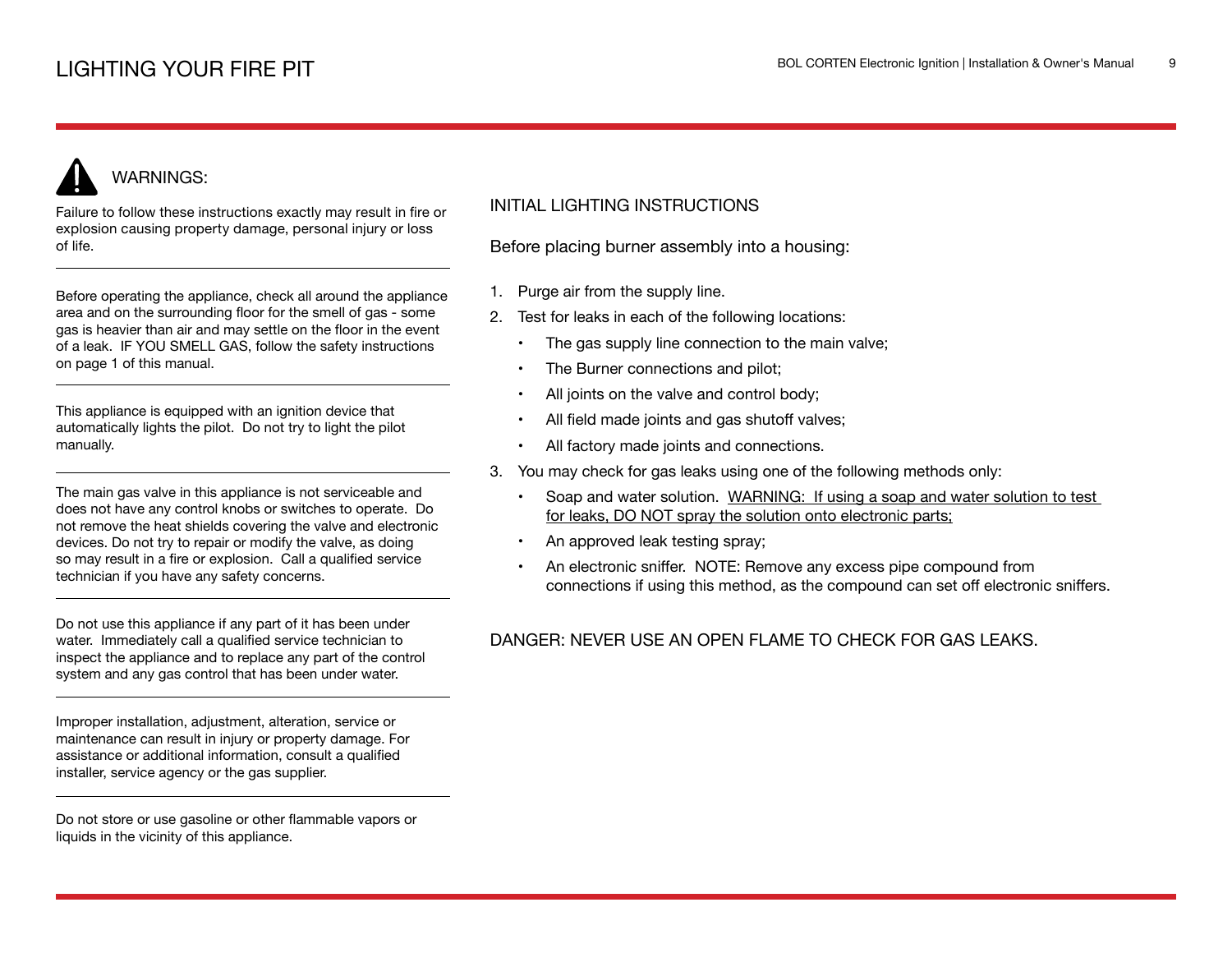#### WARNING:

This appliance is designed to be connected to a power source that is controllable by a switch.

Do not connect 24 VAC AC adapter to a live power source.

#### OPERATING INSTRUCTIONS

- 1. STOP! Read the safety information on pages 1, 2 and 9 of this manual.
- 2. Turn off all electric power to the appliance.
- 3. Do not attempt to light the pilot manually.
- 4. Turn the manual gas control valve to the OFF position.
- 5. Wait five (5) minutes to clear out any residual gas, then check for the smell of gas at and around the appliance, including near the floor. If you smell gas, STOP! Follow the instructions on page 1 of this manual. If you do not smell gas, continue to the next step.
- 6. Turn the manual gas control valve to the ON position.
- 7. Plug the supplied 24 VAC AC adapter into a 110V power outlet.
- 8. Connect the AC adapter to the AC input plug at the unit.
- 9. Place Burner Assembly in Housing
- 10. To ignite burner, turn on electric power to the appliance.
- 11. To turn off appliance, turn off electric power to the appliance.

#### TURNING OFF THE GAS TO THE APPLIANCE

- 1. Turn off all electric power supplied to the appliance if service is to be performed. Unplug the 24 VAC AC adapter from the power outlet.
- 2. If necessary, remove the burner from the housing to access the manual gas valve.
- 3. Turn the main manual shutoff valve to the full OFF position.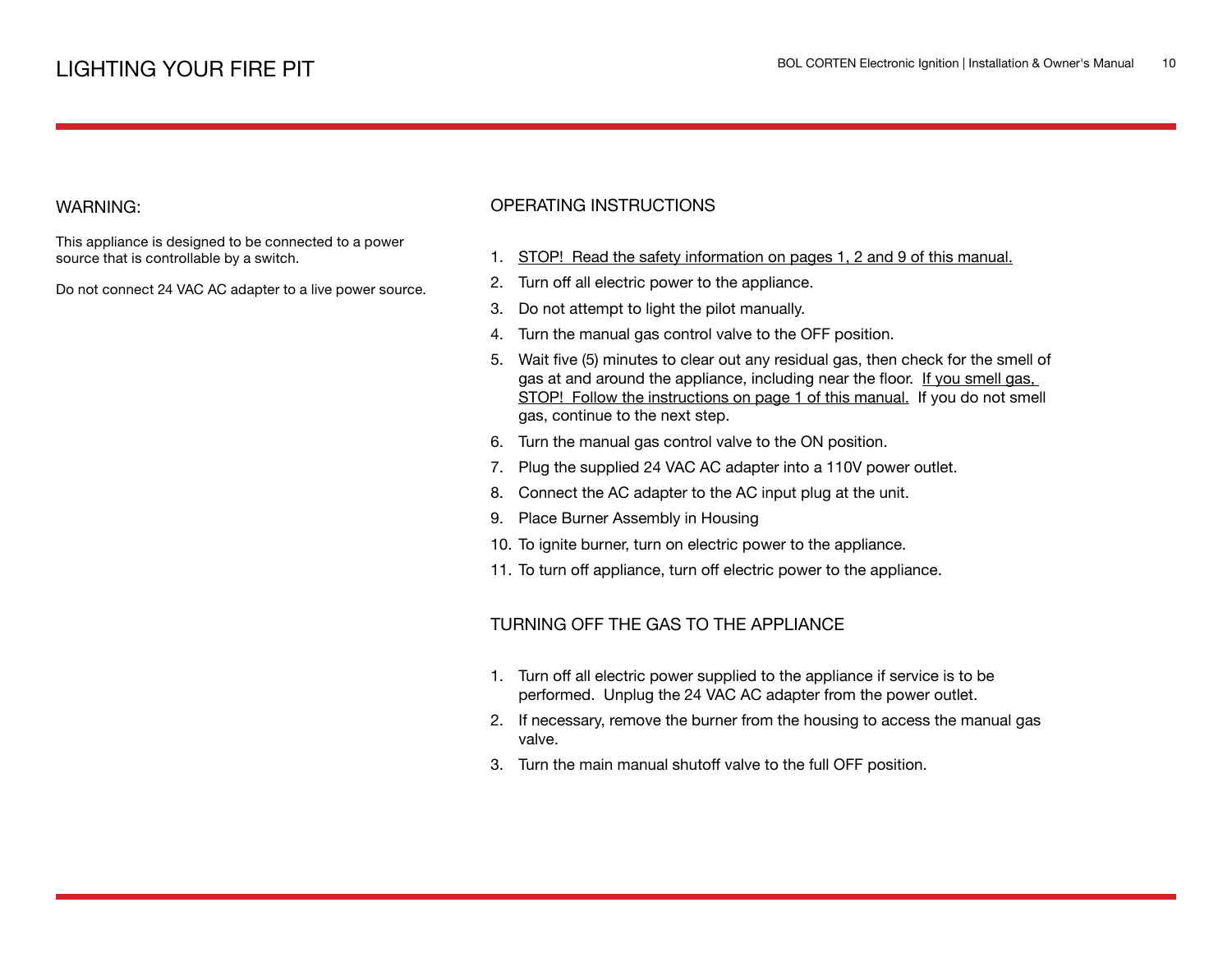#### KEEP YOUR FIRE PIT COVERED

Covering your fire pit with its all-weather cover when not in use will prolong the life of all its components.

WARNING: Turn off gas before servicing fire pit.

We recommend that a qualified service technician perform the following check-ups at the beginning of each fire pit season.

If any irregularities are apparent with operation. Please refer to Troubleshooting guide, pages 12-13.

#### BURNER ELEMENT AND PILOT

Inspect the burner at regular intervals at least twice a year. Keep the burner and pilot area clean by vacuuming or brushing. Make sure the burner porting and burner air openings are free of obstructions at all times. Remove pilot cover to inspect pilot.

Remove topping from top of burner ring and Inspect area around the burner. Remove any lint or foreign material with a brush or vacuum cleaner.

#### PILOT FLAME

The flames from the pilot should be visually checked as soon as the unit is installed, and periodically during normal operation. The pilot flame must always be present when the fire pit is in operation. The pilot flame has two distinct flames: one engulfing the flame sensor and the other reaching to the main burner.



PILOT ASSEMBLY

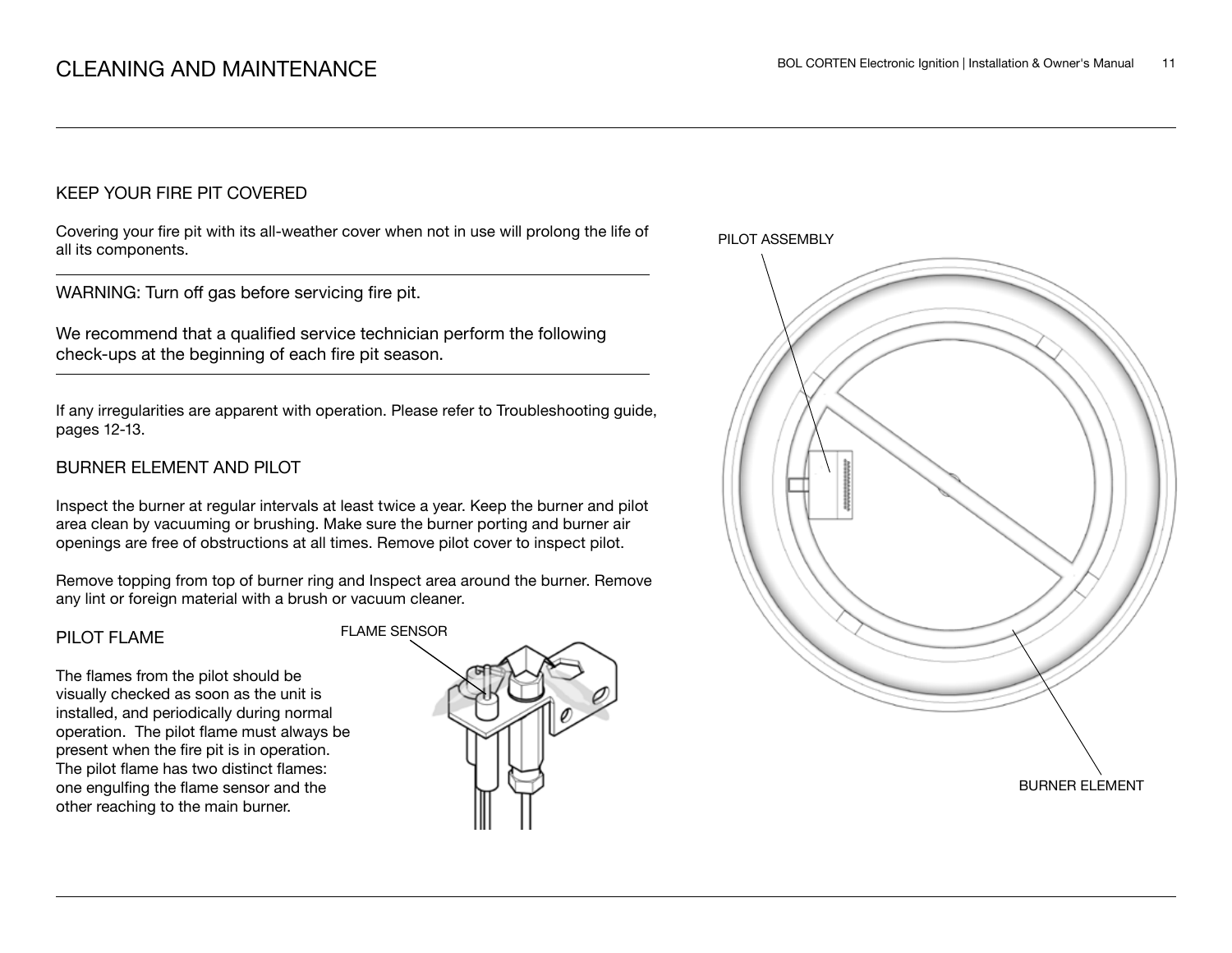| <b>WARNING:</b>                                                                                                                                          | <b>OBSERVED PROBLEM</b>                                                                                                                                                                 |                | <b>POSSIBLE CAUSE</b>                             |    | <b>REMEDY</b>                                                                                                                                                                                                                     |
|----------------------------------------------------------------------------------------------------------------------------------------------------------|-----------------------------------------------------------------------------------------------------------------------------------------------------------------------------------------|----------------|---------------------------------------------------|----|-----------------------------------------------------------------------------------------------------------------------------------------------------------------------------------------------------------------------------------|
| Turn off appliance and let cool before<br>servicing. Only a qualified service person<br>should service and repair this appliance.                        | Burner shuts off/relights intermittently.                                                                                                                                               |                | Wind or gusts in excess of 16 km/h<br>$(10$ mph). | 1. | Protect pilot from wind with<br>decorative topping - sides of pilot<br>housing may be covered. DO<br>NOT BLOCK IGNITION PORT.<br>In the case of consistently windy<br>conditions, a protective glass<br>barrier may be necessary. |
|                                                                                                                                                          |                                                                                                                                                                                         | 2.             | Air present in gas line                           | 2. | Ensure gas line is thoroughly bled                                                                                                                                                                                                |
|                                                                                                                                                          |                                                                                                                                                                                         | 3.             | Not enough air to pilot                           | 3. | Ensure ventilation holes/gaps are<br>not obstructed                                                                                                                                                                               |
|                                                                                                                                                          | Unit is smoking / sooting excessively.<br>(Note: It is natural and unavoidable for<br>appliance sets to produce moderate<br>levels of carbon (soot) where flames<br>contact the media.) | 1.             | Poor fuel quality                                 |    | Contact local natural gas<br>company                                                                                                                                                                                              |
| <b>IMPORTANT: Operating unit where</b><br>impurities in air exist may create                                                                             |                                                                                                                                                                                         | 2.             | Excessive flame impingement or<br>blockage        | 2. | Separate the stones to allow<br>more flame passage                                                                                                                                                                                |
| odors. Cleaning supplies, paint, paint<br>remover, cigarette smoke, cements<br>and glues, new carpet or textiles,<br>etc., create fumes. These fumes may |                                                                                                                                                                                         | 3.             | Improper fuel/air mixture                         | 3. | Remove any foreign items from<br>the flame pattern and/or check<br>for proper orifice sizing                                                                                                                                      |
| mix with combustion air and create<br>odors. These odors will disappear                                                                                  | Burner is excessively noisy<br>(Note: The movement and combustion                                                                                                                       | $\mathbf{1}$ . | Passage of air/gas across irregular<br>surfaces   |    | Relieve any tight bends or kinks<br>in gas supply line                                                                                                                                                                            |
| over time.                                                                                                                                               | of gas will create low, unavoidable<br>levels of noise.)                                                                                                                                | 2.             | Excessive gas pressure on natural<br>gas units    | 2. | Check/reset gas regulator<br>pressure                                                                                                                                                                                             |
|                                                                                                                                                          | Gas odor even when power is off                                                                                                                                                         | 1.             | Gas leak. See Warning statement<br>above.         |    | Locate and correct all leaks (see<br>Checking Gas Connections, pg 8)                                                                                                                                                              |
|                                                                                                                                                          |                                                                                                                                                                                         | 2.             | Main gas valve defective.                         | 2. | Replace gas valve                                                                                                                                                                                                                 |
|                                                                                                                                                          | Unit produces unwanted odors                                                                                                                                                            | 1.             | Gas leak. See Warning statement<br>below.         |    | Locate and correct all leaks (see<br>Checking Gas Connections, pg 8)                                                                                                                                                              |



Shut off gas supply. Do not try to light any appliance. Do not touch any electrical switch; do not use any phone in the vicinity of the appliance.

Immediately call your gas supplier from a safe distance. Follow your gas supplier's instructions.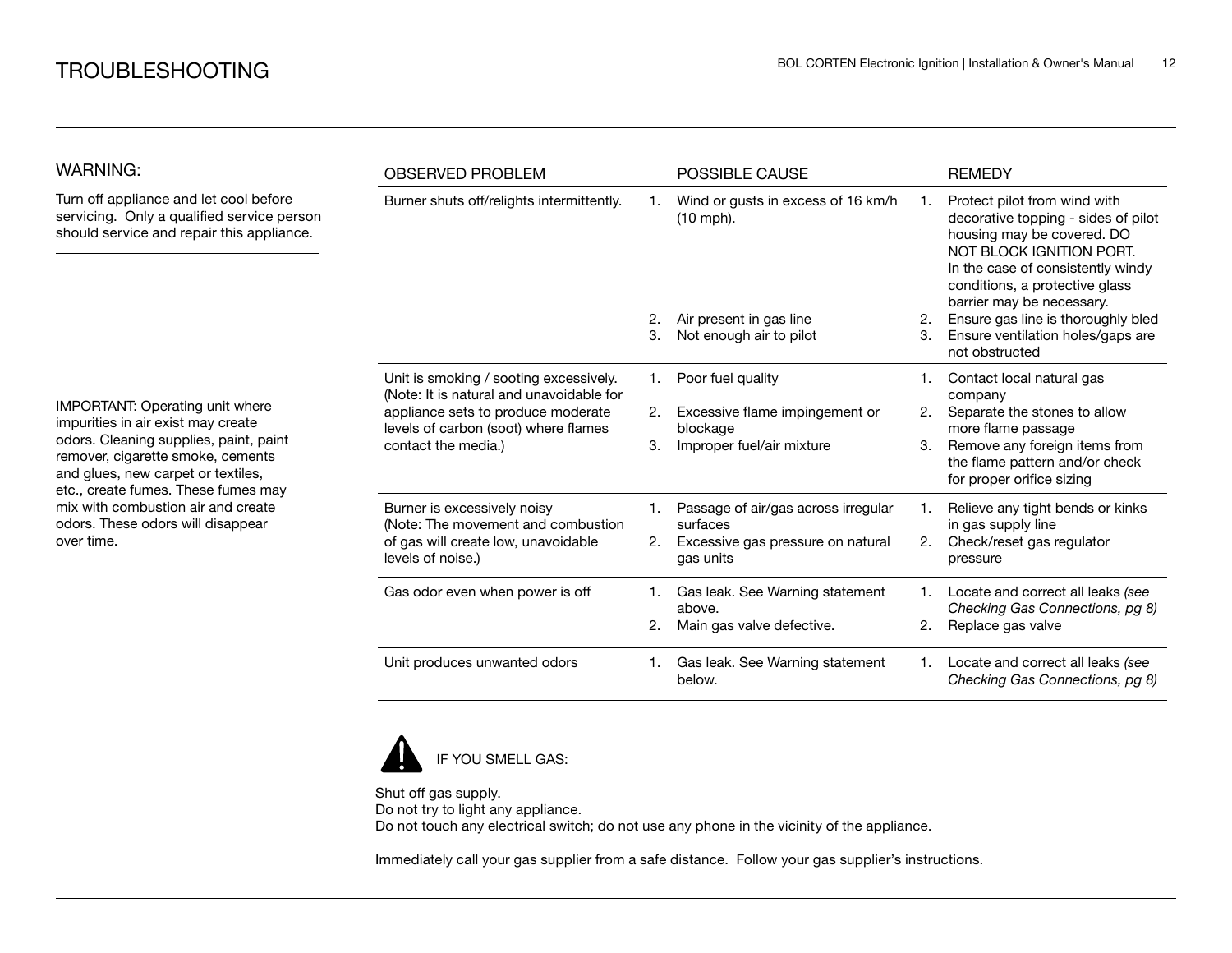WARNING:

| WARNING:                                                                                                                          | <b>OBSERVED PROBLEM</b>                                               |                | POSSIBLE CAUSE                                                                                                 |                      | <b>REMEDY</b>                                                                                                                                                                                                                                                          |
|-----------------------------------------------------------------------------------------------------------------------------------|-----------------------------------------------------------------------|----------------|----------------------------------------------------------------------------------------------------------------|----------------------|------------------------------------------------------------------------------------------------------------------------------------------------------------------------------------------------------------------------------------------------------------------------|
| Turn off appliance and let cool before<br>servicing. Only a qualified service person<br>should service and repair this appliance. | When power is turned on, nothing<br>happens                           | 1.             | No power to unit                                                                                               | 1.<br>2.<br>3.<br>4. | Check connections between<br>controls, power adapter and<br>power source<br>Check power at source<br>Verify that power adapter is<br>functioning correctly<br>If you are using a third-party<br>remote control unit, verify that<br>this unit is functioning correctly |
|                                                                                                                                   | When power is turned on, there is a<br>spark at pilot but no ignition | 1.<br>2.<br>3. | Gas supply turned off or manual<br>shutoff valve closed<br>Air in gas lines when installed<br>Pilot is clogged | 1.<br>2.<br>3.       | Turn off gas supply or open<br>manual shutoff valve<br>Purge air from the supply line<br>Clean pilot (see Cleaning and<br>Maintenance, page 11) or replace<br>pilot assembly                                                                                           |
|                                                                                                                                   |                                                                       | 4.             | Pilot valve lead is loose/<br>disconnected                                                                     | 4.                   | Check/reconnect lead                                                                                                                                                                                                                                                   |
|                                                                                                                                   | Burner does not light after pilot is lit                              | 1.<br>2.       | Burner orifice is clogged<br>Inlet gas pressure is too low                                                     | 2.                   | Clean burner orifice<br>Contact local gas or propane<br>supplier                                                                                                                                                                                                       |
|                                                                                                                                   |                                                                       | 3.<br>4.       | Flame sensor or Main Valve lead<br>loose/disconnected<br>Ignition Control Board failure                        | 3.<br>4.             | Reconnect / replace lead<br>Replace Board                                                                                                                                                                                                                              |
|                                                                                                                                   | Delayed burner ignition                                               | 1.             | Lighting port is blocked                                                                                       | 1.                   | Remove burner media/debris<br>from Lighting Port                                                                                                                                                                                                                       |
|                                                                                                                                   | Burner flame is too low or too high                                   | 1.             | Incorrect gas supply or pressure                                                                               | 1.                   | Check for proper gas supply<br>pressure                                                                                                                                                                                                                                |
|                                                                                                                                   |                                                                       | 2.             | Blocked burner orifice or burner<br>ports                                                                      | 2.                   | Free burner orifice and burner<br>ports of any burrs, paint, or other<br>blockage                                                                                                                                                                                      |
|                                                                                                                                   |                                                                       | 3.             | Improper burner orifice size                                                                                   | З.                   | Verify proper burner orifice sizing<br>(see page 4)                                                                                                                                                                                                                    |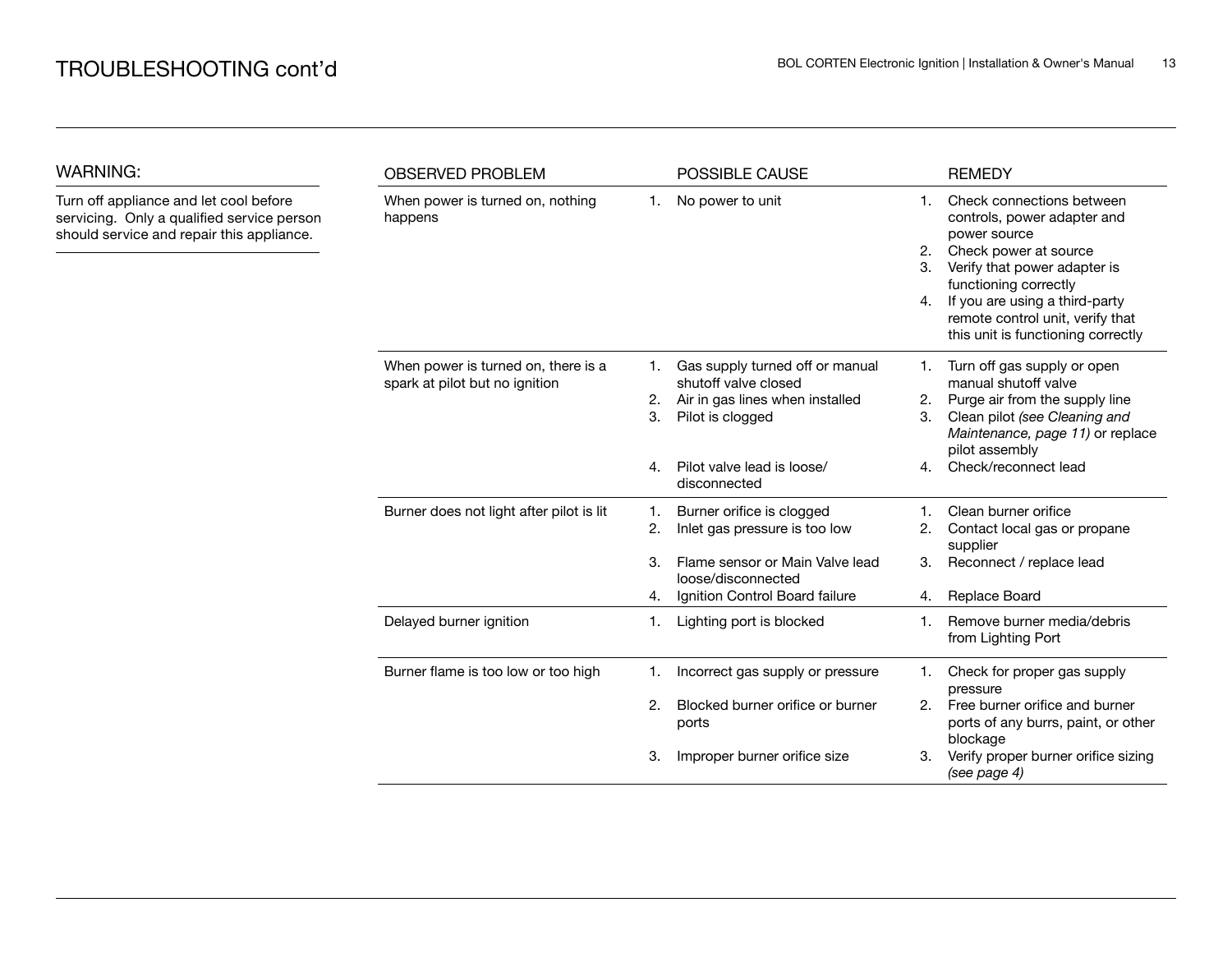|    |                                      | <b>Natural Gas</b>    | Propane           |
|----|--------------------------------------|-----------------------|-------------------|
| 1  | <b>Pilot Cover</b>                   | CIR-EPC               | same              |
| 1a | Pilot Shroud                         | CIR-FPC               | same              |
| 2  | Pilot Assembly                       | PIL-E-410             | PIL-E-410LP       |
| 3  | 18" Burner Ring                      | CIR-18-BUR            | same              |
| 4  | Burner Pan                           | CIF-18-PAN            | same              |
| 5  | Venturi                              | CIR-VEN-1             | same              |
| 5a | Air Shutter                          |                       |                   |
| 6  | Orifice                              | FIT-ORI-18            | FIT-ORI-37        |
|    | 3/8" Flare Adapter                   |                       |                   |
| 8  | <b>Flex Connector</b>                | CON-SS-5MM-12         | same              |
| 9  | <b>CIR Control Box</b>               | see drawing           | same              |
| 10 | Control Box Chassis                  | CIR-E-CHA             | same              |
| 11 | Power Adapter 120V-NA<br>(not shown) | E-POW-24VAC           | same              |
| 12 | Burner Media (not shown)             | Crushed Glass 17.5 kg | Lava Pebbles 15 L |
| 13 | Topping Media (not shown)            | Various               | Various           |
| 14 | Fabric Cover (not shown)             | COV-BOL42-LC          | same              |
| 15 | Corten Vessel (not shown)            | BOL42-10              | same              |

WARNING: Failure to position parts in accordance with diagrams or failure to use parts specifically approved for this appliance may result in property damage or personal injury.

REPLACEMENT PARTS ARE AVAILABLE FROM PALOFORM

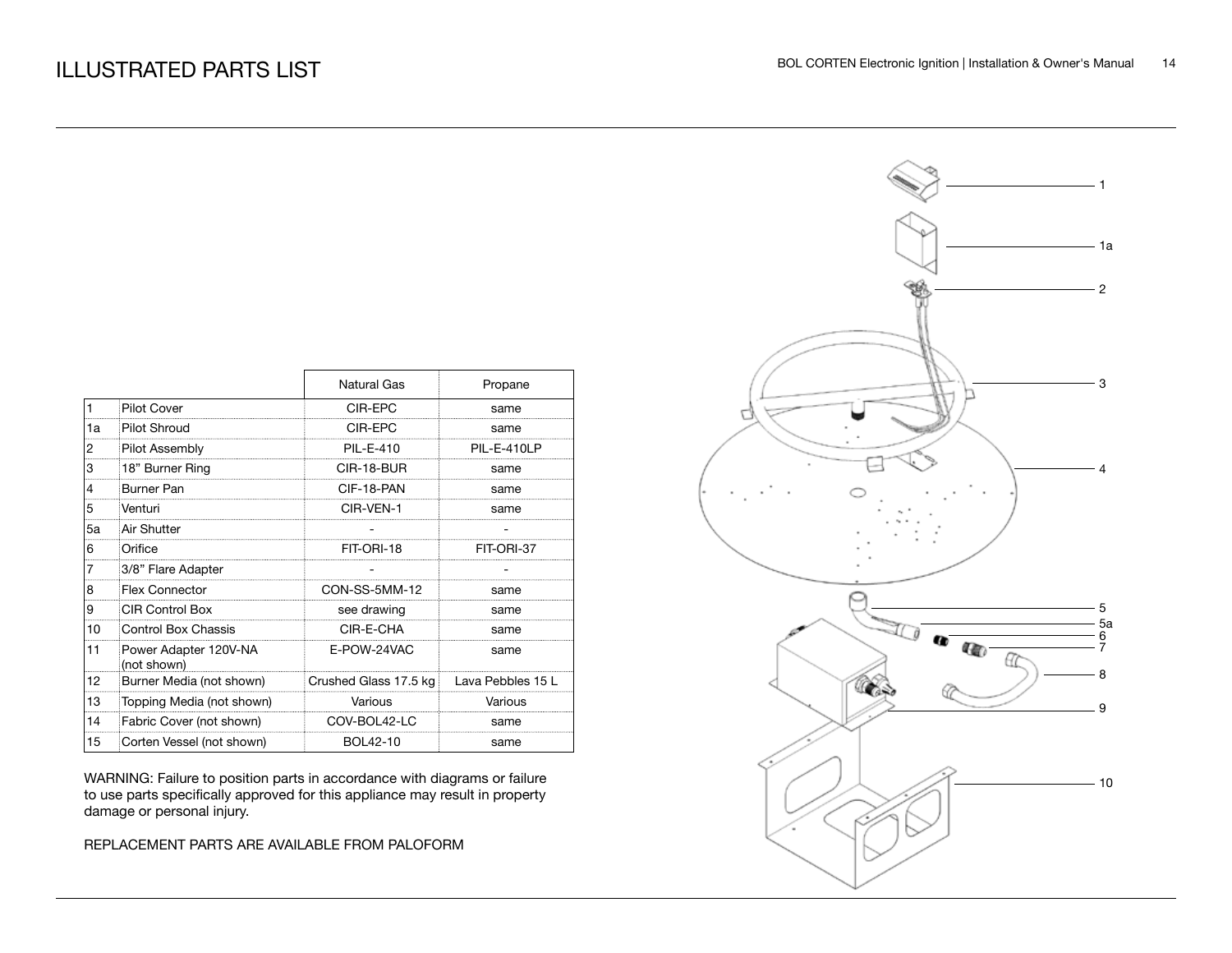|                   |                   | 9<br>5                            |
|-------------------|-------------------|-----------------------------------|
|                   |                   | 10 <sub>1</sub><br>$\overline{c}$ |
| Natural Gas       | Propane           |                                   |
| CIR-E-BOX         | same              | 3                                 |
| CIR-E-BOX         | same              | $11 -$                            |
| E-VAL-BASO        | w/ LP reg. spring | €<br>9                            |
|                   |                   |                                   |
|                   |                   | 0<br>1a                           |
|                   |                   |                                   |
| PIL-E-410         | PIL-E-410LP       |                                   |
|                   |                   |                                   |
| BOARD-CC9         | same              |                                   |
|                   |                   |                                   |
|                   | ۰                 |                                   |
| of wiring harness |                   |                                   |
| E-WIR-KIT         | same              |                                   |
|                   |                   |                                   |

|    |                            | ivatural Gas           | Propane          |
|----|----------------------------|------------------------|------------------|
|    | CIR Control Box Cover      | CIR-E-BOX              | same             |
| 1a | CIR Control Box Housing    | CIR-E-BOX              | same             |
| 2  | Dual Solenoid Valve        | E-VAL-BASO             | w/LP reg. spring |
| 3  | 3/8"x1-1/2" - Nipple       |                        |                  |
| 4  | 3/8" Bulkhead Union        |                        |                  |
| 5  | 3/8" Street Elbow          |                        |                  |
| 6  | Pilot Assembly             | PII -F-410             | PIL-F-410LP      |
|    | Shrink-fit Cord Grip       |                        |                  |
| 8  | Ignition Control Board     | E-BOARD-CC9            | same             |
| 9  | 3/8" Flare Adapter         |                        |                  |
| 10 | 3/8" Close Nipple          |                        |                  |
| 11 | <b>Barrel Connector</b>    | part of wiring harness |                  |
| 12 | Wiring Harness (not shown) | E-WIR-KIT              | same             |
|    |                            |                        |                  |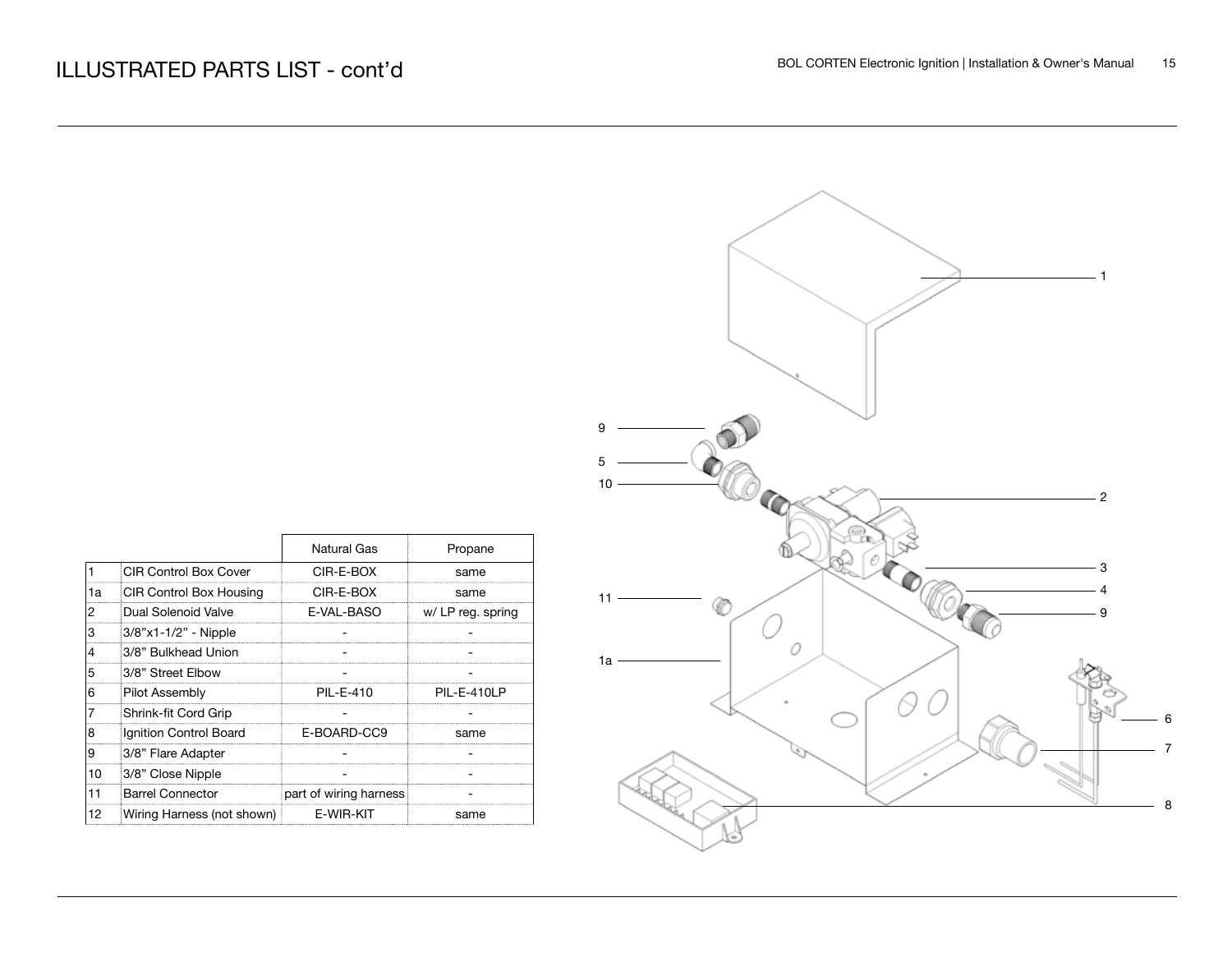

IGNITION CONTROL BOARD: E-BOARD-CC9